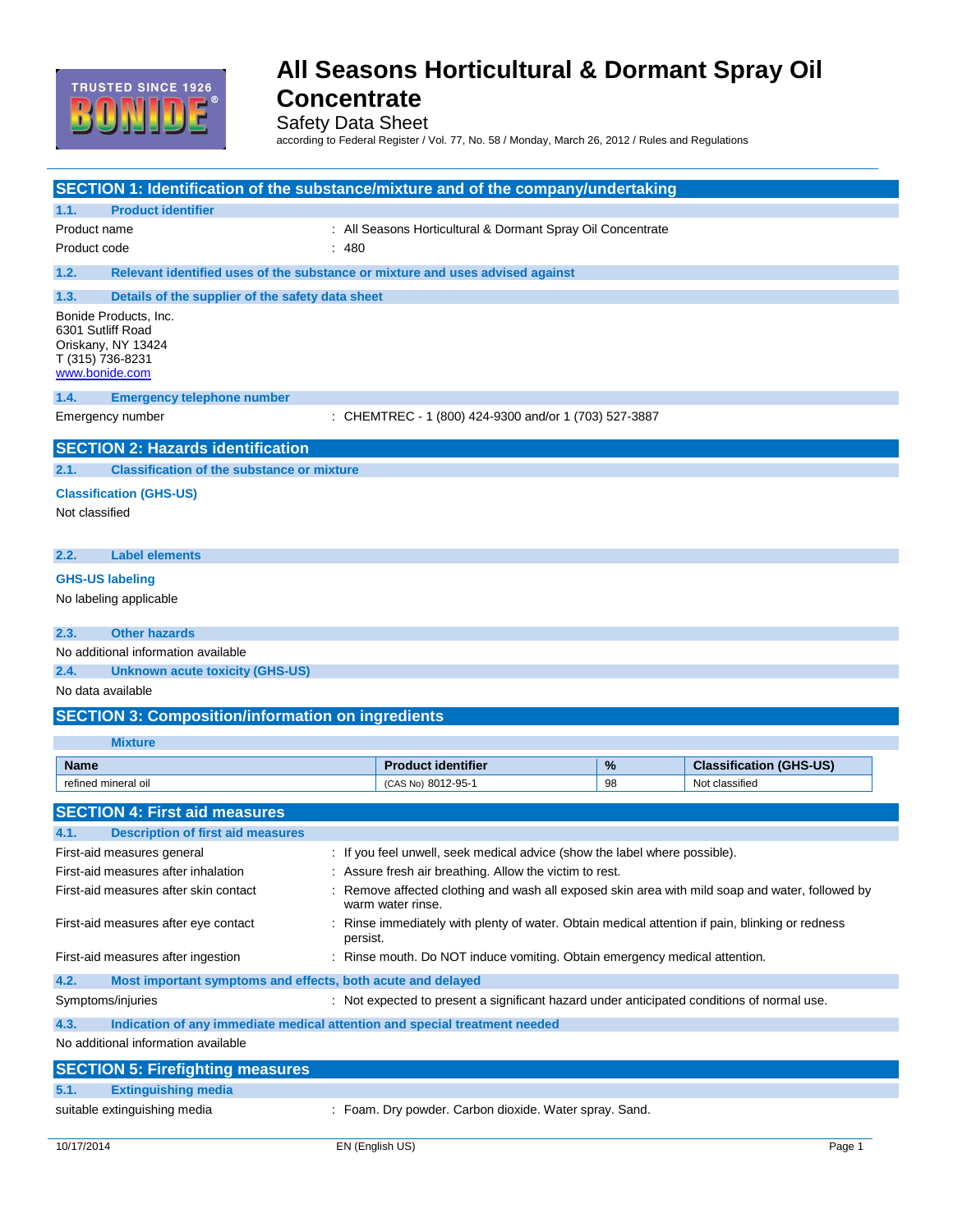Safety Data Sheet

according to Federal Register / Vol. 77, No. 58 / Monday, March 26, 2012 / Rules and Regulations

| 5.2.                                                      | Special hazards arising from the substance or mixture               |                                                                                                                                                                                            |  |  |
|-----------------------------------------------------------|---------------------------------------------------------------------|--------------------------------------------------------------------------------------------------------------------------------------------------------------------------------------------|--|--|
| No additional information available                       |                                                                     |                                                                                                                                                                                            |  |  |
| 5.3.<br><b>Advice for firefighters</b>                    |                                                                     |                                                                                                                                                                                            |  |  |
| Firefighting instructions                                 | : Use water spray or fog for cooling exposed containers.            |                                                                                                                                                                                            |  |  |
| Protection during firefighting                            |                                                                     | : Do not enter fire area without proper protective equipment, including respiratory protection.                                                                                            |  |  |
| <b>SECTION 6: Accidental release measures</b>             |                                                                     |                                                                                                                                                                                            |  |  |
| 6.1.                                                      | Personal precautions, protective equipment and emergency procedures |                                                                                                                                                                                            |  |  |
|                                                           |                                                                     |                                                                                                                                                                                            |  |  |
| 6.1.1.<br>For non-emergency personnel                     |                                                                     |                                                                                                                                                                                            |  |  |
| Emergency procedures                                      | : Evacuate unnecessary personnel.                                   |                                                                                                                                                                                            |  |  |
| 6.1.2.<br>For emergency responders                        |                                                                     |                                                                                                                                                                                            |  |  |
| Protective equipment                                      | : Equip cleanup crew with proper protection.                        |                                                                                                                                                                                            |  |  |
| <b>Emergency procedures</b>                               | : Ventilate area.                                                   |                                                                                                                                                                                            |  |  |
| 6.2.<br><b>Environmental precautions</b>                  |                                                                     |                                                                                                                                                                                            |  |  |
| Prevent entry to sewers and public waters.                |                                                                     |                                                                                                                                                                                            |  |  |
| 6.3.                                                      | Methods and material for containment and cleaning up                |                                                                                                                                                                                            |  |  |
| Methods for cleaning up                                   | spillage. Store away from other materials.                          | : Soak up spills with inert solids, such as clay or diatomaceous earth as soon as possible. Collect                                                                                        |  |  |
|                                                           |                                                                     |                                                                                                                                                                                            |  |  |
| 6.4.<br><b>Reference to other sections</b>                |                                                                     |                                                                                                                                                                                            |  |  |
| See Heading 8. Exposure controls and personal protection. |                                                                     |                                                                                                                                                                                            |  |  |
| <b>SECTION 7: Handling and storage</b>                    |                                                                     |                                                                                                                                                                                            |  |  |
| <b>Precautions for safe handling</b><br>7.1.              |                                                                     |                                                                                                                                                                                            |  |  |
| Precautions for safe handling                             |                                                                     | : Wash hands and other exposed areas with mild soap and water before eat, drink or smoke and<br>when leaving work. Provide good ventilation in process area to prevent formation of vapor. |  |  |
| 7.2.                                                      | Conditions for safe storage, including any incompatibilities        |                                                                                                                                                                                            |  |  |
| Storage conditions                                        | container closed when not in use.                                   | : Keep only in the original container in a cool, well ventilated place away from : children. Keep                                                                                          |  |  |
| Incompatible products                                     | : Strong bases. strong acids.                                       |                                                                                                                                                                                            |  |  |
| Incompatible materials                                    |                                                                     | : Sources of ignition.                                                                                                                                                                     |  |  |
| 7.3.<br><b>Specific end use(s)</b>                        |                                                                     |                                                                                                                                                                                            |  |  |
| No additional information available                       |                                                                     |                                                                                                                                                                                            |  |  |
|                                                           | <b>SECTION 8: Exposure controls/personal protection</b>             |                                                                                                                                                                                            |  |  |
| 8.1.<br><b>Control parameters</b>                         |                                                                     |                                                                                                                                                                                            |  |  |
| refined mineral oil (8012-95-1)                           |                                                                     |                                                                                                                                                                                            |  |  |
| <b>USA ACGIH</b>                                          | ACGIH TWA (mg/m <sup>3</sup> )                                      | $5 \text{ mg/m}^3$                                                                                                                                                                         |  |  |
| 8.2.<br><b>Exposure controls</b>                          |                                                                     |                                                                                                                                                                                            |  |  |
| Personal protective equipment                             | : Avoid all unnecessary exposure.                                   |                                                                                                                                                                                            |  |  |
| Hand protection                                           | : Wear protective gloves.                                           |                                                                                                                                                                                            |  |  |
| Eye protection                                            | Chemical goggles or safety glasses.                                 |                                                                                                                                                                                            |  |  |
| Respiratory protection                                    | Wear approved mask.                                                 |                                                                                                                                                                                            |  |  |
| Other information                                         | : When using, do not eat, drink or smoke.                           |                                                                                                                                                                                            |  |  |
| <b>SECTION 9: Physical and chemical properties</b>        |                                                                     |                                                                                                                                                                                            |  |  |
| 9.1.                                                      |                                                                     |                                                                                                                                                                                            |  |  |
| Physical state                                            | Information on basic physical and chemical properties<br>: Liquid   |                                                                                                                                                                                            |  |  |
| Color                                                     |                                                                     | : Colorless.                                                                                                                                                                               |  |  |
| Odor                                                      |                                                                     | characteristic.                                                                                                                                                                            |  |  |
| Odor threshold                                            | No data available                                                   |                                                                                                                                                                                            |  |  |
| pH                                                        |                                                                     | No data available                                                                                                                                                                          |  |  |
| Relative evaporation rate (butyl acetate=1)               | : No data available                                                 |                                                                                                                                                                                            |  |  |
|                                                           |                                                                     |                                                                                                                                                                                            |  |  |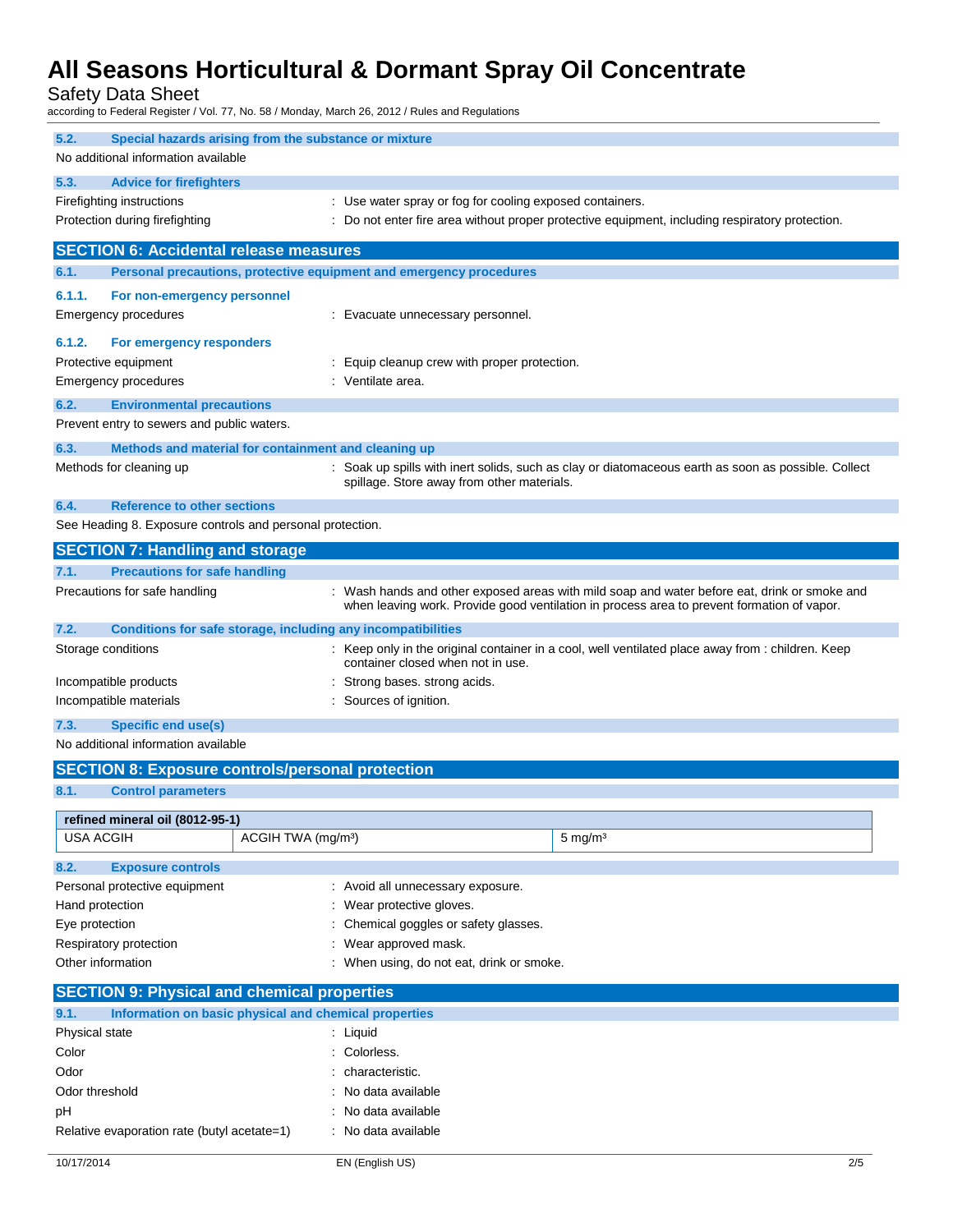Safety Data Sheet<br>according to Federal Register / \

according to Federal Register / Vol. 77, No. 58 / Monday, March 26, 2012 / Rules and Regulations

| according to Federal Register / Vol. 77, No. 58 / Monday, March 26, 2012 / Rules and Regulations |                        |
|--------------------------------------------------------------------------------------------------|------------------------|
| Melting point                                                                                    | : No data available    |
| Freezing point                                                                                   | : No data available    |
| Boiling point                                                                                    | : > 200 °F             |
| Flash point                                                                                      | $: > 200$ °F           |
| Self ignition temperature                                                                        | : No data available    |
| Decomposition temperature                                                                        | : No data available    |
| Flammability (solid, gas)                                                                        | : No data available    |
| Vapor pressure                                                                                   | : No data available    |
| Relative vapor density at 20 °C                                                                  | : No data available    |
| Relative density                                                                                 | : 0.85                 |
| Density                                                                                          | $: 848$ g/l            |
| Solubility                                                                                       | : Emulsifies in water. |
| <b>Other information</b><br>9.2.                                                                 |                        |
| No additional information available                                                              |                        |
| <b>SECTION 10: Stability and reactivity</b>                                                      |                        |
| <b>Reactivity</b><br>10.1.                                                                       |                        |
| No additional information available                                                              |                        |
| 10.2.<br><b>Chemical stability</b>                                                               |                        |
| Stable under normal conditions.                                                                  |                        |
| 10.3.<br><b>Possibility of hazardous reactions</b>                                               |                        |
| Not established.                                                                                 |                        |
| 10.4.<br><b>Conditions to avoid</b>                                                              |                        |
| Extremely high or low temperatures.                                                              |                        |
| 10.5.<br><b>Incompatible materials</b>                                                           |                        |
| strong acids. Strong bases.                                                                      |                        |
| 10.6.<br><b>Hazardous decomposition products</b>                                                 |                        |
| Carbon monoxide. Carbon dioxide.                                                                 |                        |
| <b>SECTION 11: Toxicological information</b>                                                     |                        |

**11.1. Information on toxicological effects**

Acute toxicity **in the case of the case of the case of the case of the case of the case of the case of the case of the case of the case of the case of the case of the case of the case of the case of the case of the case of** 

| refined mineral oil (8012-95-1)                        |                                                                   |
|--------------------------------------------------------|-------------------------------------------------------------------|
| LD50 oral rat                                          | > 5000 mg/kg (Rat)                                                |
| LD50 dermal rabbit                                     | $>$ 2000 mg/kg (Rabbit)                                           |
| Skin corrosion/irritation                              | : Not classified                                                  |
| Serious eye damage/irritation                          | : Not classified                                                  |
| Respiratory or skin sensitization                      | Not classified<br>÷                                               |
| Germ cell mutagenicity                                 | : Not classified                                                  |
| Carcinogenicity                                        | : Not classified                                                  |
| refined mineral oil (8012-95-1)                        |                                                                   |
| IARC group                                             | 3 - Not Classifiable                                              |
| Reproductive toxicity                                  | : Not classified                                                  |
| Specific target organ toxicity (single exposure)       | : Not classified                                                  |
| Specific target organ toxicity (repeated<br>exposure)  | : Not classified                                                  |
| Aspiration hazard                                      | : Not classified                                                  |
| Potential Adverse human health effects and<br>symptoms | Based on available data, the classification criteria are not met. |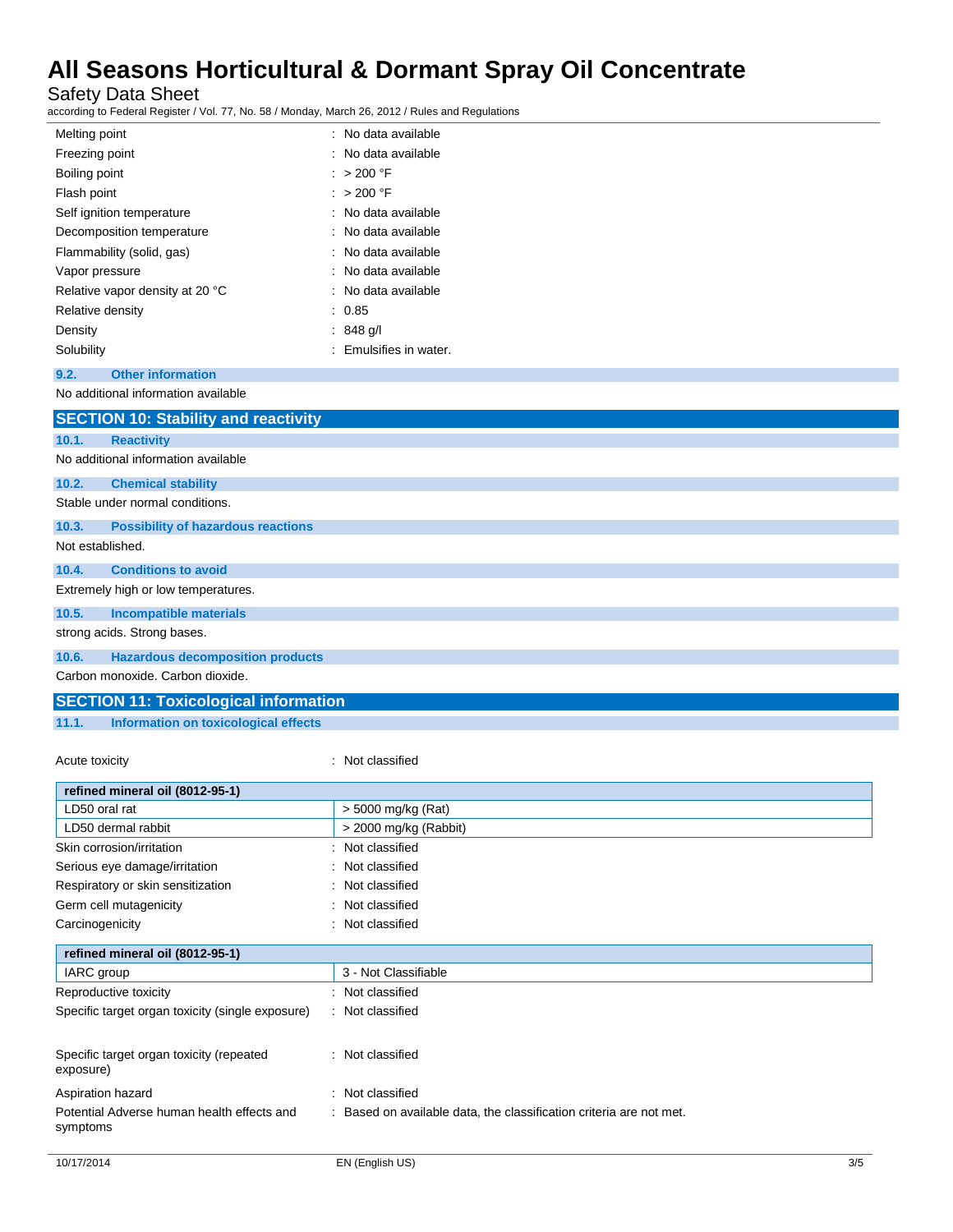Safety Data Sheet

according to Federal Register / Vol. 77, No. 58 / Monday, March 26, 2012 / Rules and Regulations

| <b>SECTION 12: Ecological information</b>                                                           |                                                                                                                                                                                                                                                                                                                    |
|-----------------------------------------------------------------------------------------------------|--------------------------------------------------------------------------------------------------------------------------------------------------------------------------------------------------------------------------------------------------------------------------------------------------------------------|
| 12.1.<br><b>Toxicity</b>                                                                            |                                                                                                                                                                                                                                                                                                                    |
| No additional information available                                                                 |                                                                                                                                                                                                                                                                                                                    |
| 12.2.<br><b>Persistence and degradability</b>                                                       |                                                                                                                                                                                                                                                                                                                    |
| All Seasons Horticultural & Dormant Spray Oil Concentrate                                           |                                                                                                                                                                                                                                                                                                                    |
| Persistence and degradability                                                                       | Not established.                                                                                                                                                                                                                                                                                                   |
| refined mineral oil (8012-95-1)                                                                     |                                                                                                                                                                                                                                                                                                                    |
| Persistence and degradability                                                                       | Contains non readily biodegradable component(s).                                                                                                                                                                                                                                                                   |
| <b>Bioaccumulative potential</b><br>12.3.                                                           |                                                                                                                                                                                                                                                                                                                    |
| All Seasons Horticultural & Dormant Spray Oil Concentrate                                           |                                                                                                                                                                                                                                                                                                                    |
| Bioaccumulative potential                                                                           | Not established.                                                                                                                                                                                                                                                                                                   |
| refined mineral oil (8012-95-1)                                                                     |                                                                                                                                                                                                                                                                                                                    |
| Bioaccumulative potential                                                                           | No bioaccumulation data available.                                                                                                                                                                                                                                                                                 |
| <b>Mobility in soil</b><br>12.4.                                                                    |                                                                                                                                                                                                                                                                                                                    |
| No additional information available                                                                 |                                                                                                                                                                                                                                                                                                                    |
| 12.5.<br><b>Other adverse effects</b>                                                               |                                                                                                                                                                                                                                                                                                                    |
| Other information                                                                                   | : Avoid release to the environment.                                                                                                                                                                                                                                                                                |
| <b>SECTION 13: Disposal considerations</b>                                                          |                                                                                                                                                                                                                                                                                                                    |
| <b>Waste treatment methods</b><br>13.1.                                                             |                                                                                                                                                                                                                                                                                                                    |
| Waste disposal recommendations                                                                      | : Dispose in a safe manner in accordance with local/national regulations.                                                                                                                                                                                                                                          |
| Ecology - waste materials                                                                           | : Avoid release to the environment.                                                                                                                                                                                                                                                                                |
| <b>SECTION 14: Transport information</b>                                                            |                                                                                                                                                                                                                                                                                                                    |
| In accordance with DOT                                                                              |                                                                                                                                                                                                                                                                                                                    |
| No dangerous good in sense of transport regulations                                                 |                                                                                                                                                                                                                                                                                                                    |
| <b>Additional information</b>                                                                       |                                                                                                                                                                                                                                                                                                                    |
| Other information                                                                                   | : No supplementary information available.                                                                                                                                                                                                                                                                          |
| ADR                                                                                                 |                                                                                                                                                                                                                                                                                                                    |
| Transport document description                                                                      |                                                                                                                                                                                                                                                                                                                    |
| <b>Transport by sea</b>                                                                             |                                                                                                                                                                                                                                                                                                                    |
| No additional information available                                                                 |                                                                                                                                                                                                                                                                                                                    |
| <b>Air transport</b>                                                                                |                                                                                                                                                                                                                                                                                                                    |
| No additional information available                                                                 |                                                                                                                                                                                                                                                                                                                    |
| <b>SECTION 15: Regulatory information</b>                                                           |                                                                                                                                                                                                                                                                                                                    |
| of non-pesticide chemicals. Following is the hazard information as required on the pesticide label: | This chemical is a pesticide product registered by the Environmental Protection Agency and is subject to certain labeling requirements under federal<br>pesticide law. These requirements differ from the classification criteria and hazard information required for safety data sheets, and for workplace labels |
| CAUTION:                                                                                            |                                                                                                                                                                                                                                                                                                                    |

Causes moderate eye irritation.

| All Seasons Horticultural & Dormant Spray Oil Concentrate<br>Not listed on the United States TSCA (Toxic Substances Control Act) inventory<br>refined mineral oil (8012-95-1)<br>Listed on the United States TSCA (Toxic Substances Control Act) inventory | 15.1. US Federal regulations |  |
|------------------------------------------------------------------------------------------------------------------------------------------------------------------------------------------------------------------------------------------------------------|------------------------------|--|
|                                                                                                                                                                                                                                                            |                              |  |
|                                                                                                                                                                                                                                                            |                              |  |
|                                                                                                                                                                                                                                                            |                              |  |
|                                                                                                                                                                                                                                                            |                              |  |